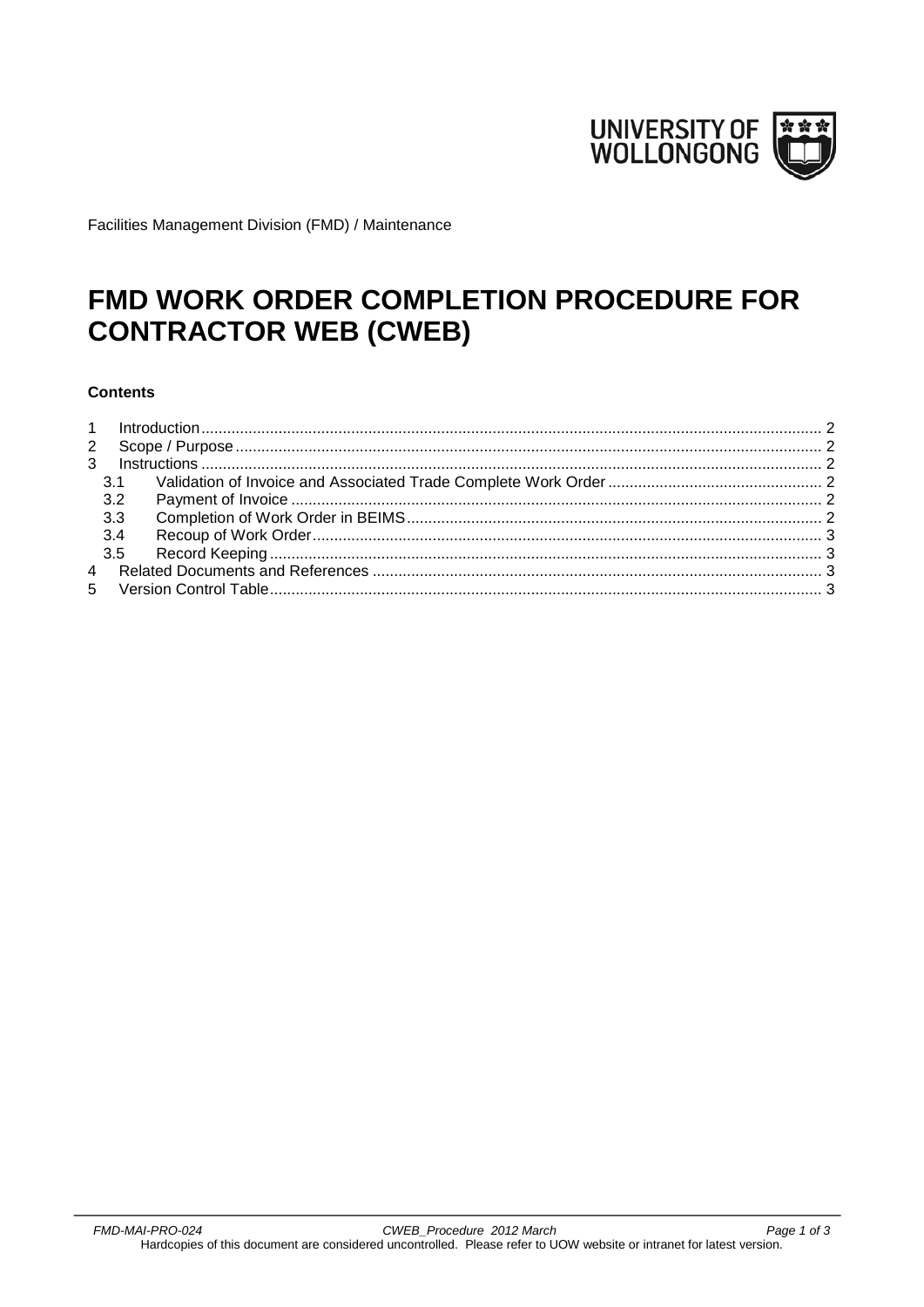## <span id="page-1-0"></span>**1 Introduction**

The Maintenance & Energy Unit in the Facilities Management Division uses the Building Engineering Information Management System (BEIMS) to manage fixed and ad-hoc maintenance. This includes the issuing of work orders (reactive and planned maintenance), to schedule of rates contractors, and the reviewing of these completed work orders for the payment of contractor invoices and for the accurate recording of work activity in BEIMS.

## <span id="page-1-1"></span>**2 Scope / Purpose**

This procedure outlines the responsibilities of internal staff to review and confirm the work order completion details and associated invoices provided by contractors. Contractors have been advised to receive and complete their work orders as prescribed in the User Guide for Contractor Web (CWeb) for External Contractors: FMD-MAI-GUI-006*.*

### <span id="page-1-2"></span>**3 Instructions**

.

### <span id="page-1-3"></span>**3.1 Validation of Invoice and Associated Trade Complete Work Order**

The relevant FMD Maintenance Supervisor receives each invoice and attached Trade Completed Work Order as prescribed in the User Guide for Contractor Web (CWeb) for External Contractors: FMD-MAI-GUI-006*.*

The Supervisor scrutinises both documents to validate work undertaken, parts and labour costs.

If the invoice charges are approved, the Supervisor:

- Stamps the invoice as 'Approved for Payment/OH&S Compliance', enters the Account Number and then signs and dates the stamp imprint as a record of delegated authority to pay.
- Stamps the Trade Complete Work Order as 'Chargeable Yes' or 'No', enters the invoice number and invoice value (GST exempt), then signs and dates the stamp imprint.

If the work is not approved, the Supervisor will contact the contractor and request a review of information contained in the work order and/or invoice in a timely manner.

For completed work received via a bar coded planned work order listing, the above validation does not apply.

### <span id="page-1-4"></span>**3.2 Payment of Invoice**

Each approved invoice is forwarded to the FMD Finance Unit for processing.

The Finance Unit issues a payment to the contractor.

### <span id="page-1-5"></span>**3.3 Completion of Work Order in BEIMS**

At the same time, each approved Trade Completed work order is forwarded to the Service Centre.

The Service Centre marks the Trade Complete Work Order as 'Completed' and enters the costs into BEIMS.